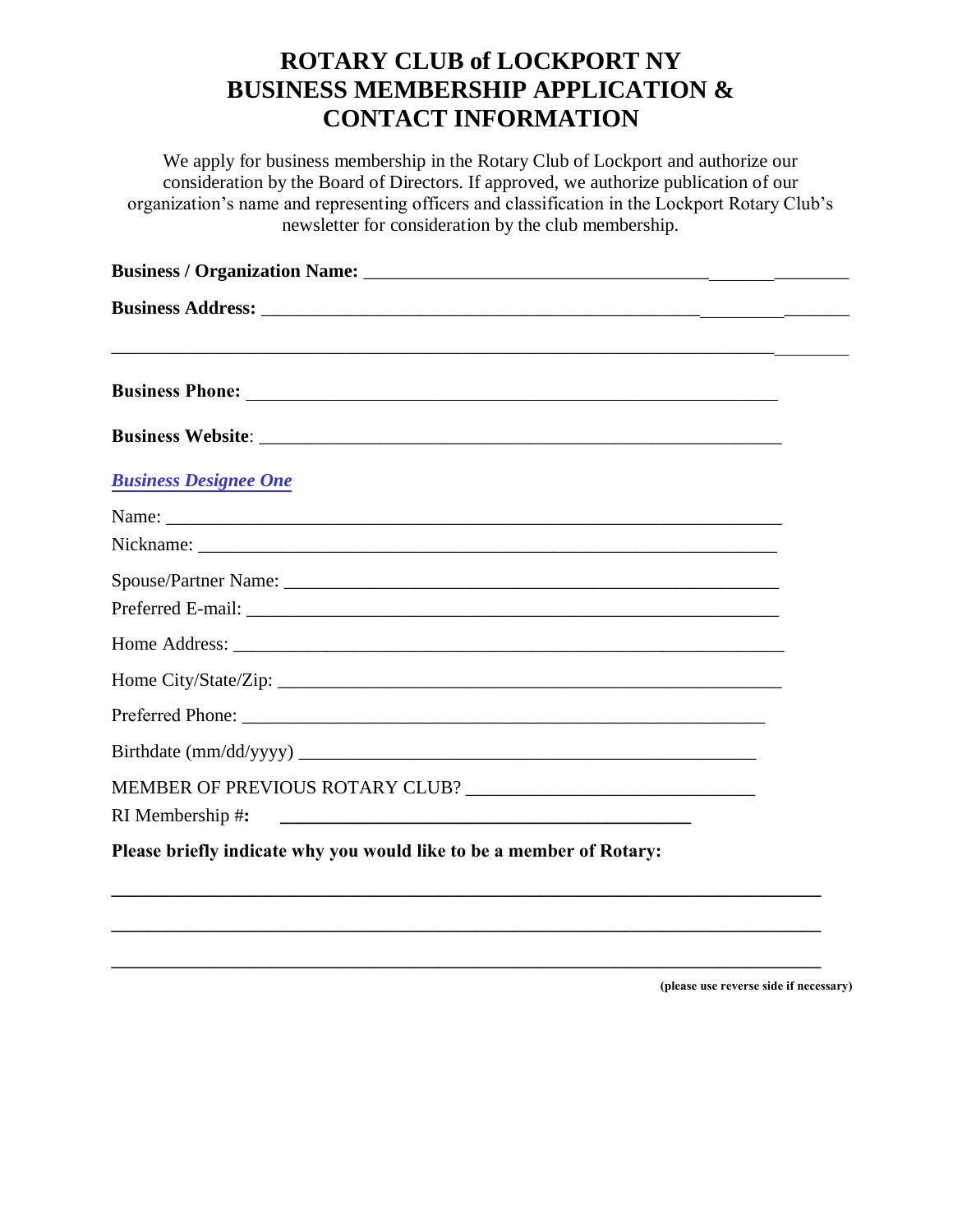## **Business Designee Two**

| Preferred Phone:                                                     |
|----------------------------------------------------------------------|
| Birthdate (mm/dd/yyyy)                                               |
|                                                                      |
|                                                                      |
| Please briefly indicate why you would like to be a member of Rotary: |
|                                                                      |
| (please use reverse side if necessary)                               |
| <b>Business Designee Three</b>                                       |
|                                                                      |
|                                                                      |
|                                                                      |
|                                                                      |
|                                                                      |
|                                                                      |
| Preferred Phone:                                                     |
|                                                                      |
|                                                                      |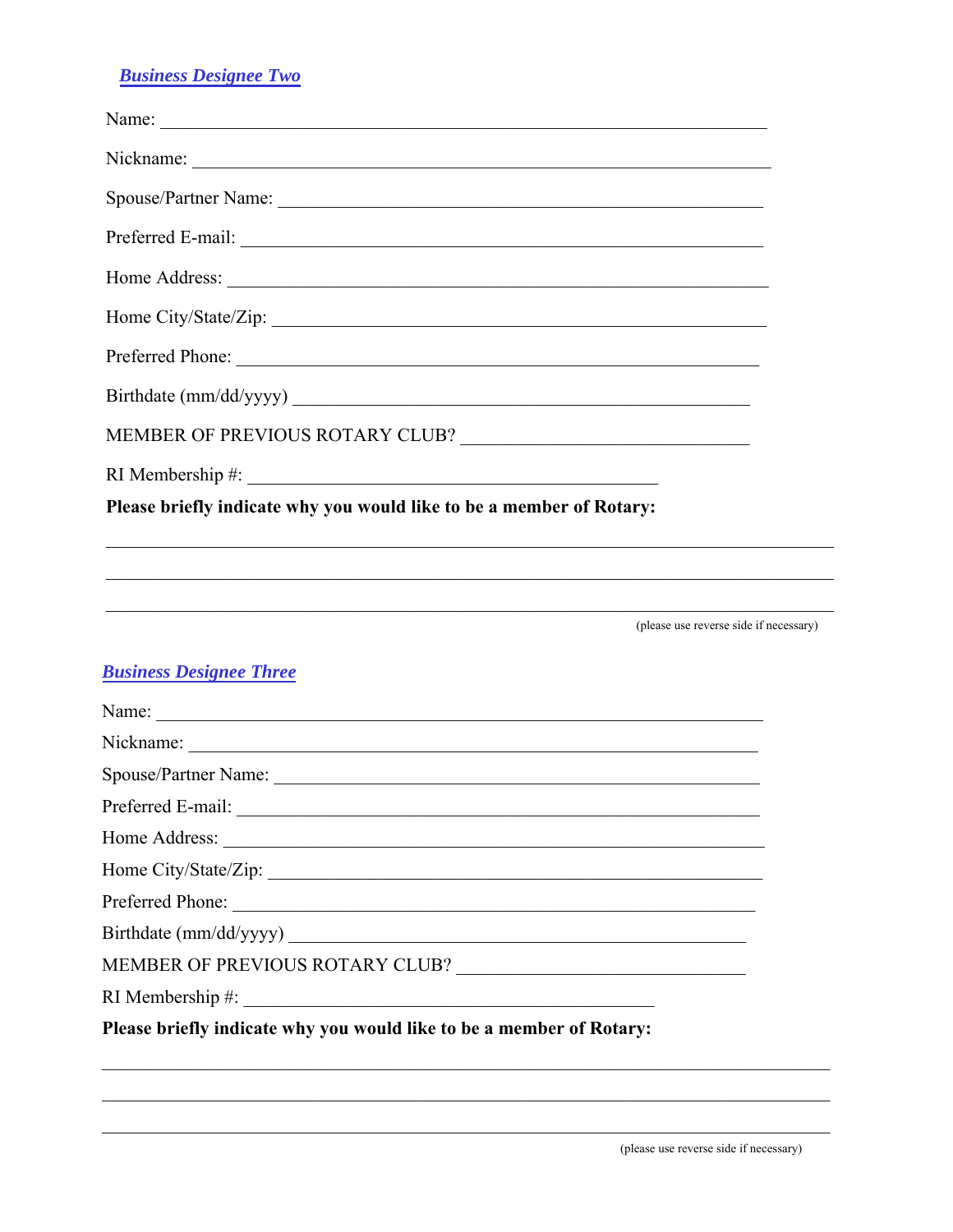## **Business and Family Member Guidelines**

A Business or Family Member Category will have a positive impact on membership by increasing the Rotary Club of Lockport's ability to attract and retain a qualified and diverse base within the community. The category is designed to improve recruitment and retention, allow for flexibility in club operations and structures, and provide the Rotary Club of Lockport with an opportunity to explore new and innovative ways to promote member diversity - all goals of the [RI Strategic Plan.](http://www.rotary.org/en/AboutUs/RotaryInternational/StrategicPlanning/Pages/ridefault.aspx) Other potential benefits include improved leadership, engagement, and participation among members and increased support of The Rotary Foundation.

A Business/Family Member Category allows a family, business or organization in the greater Lockport area to become a member of the Rotary Club, after review and approval by the Club membership. The family, business or organization will appoint two designees as the individuals who attend club meetings, participate in projects, vote on club matters, serve as club officers and serve on club committees.

- Criteria for Business/Family Member Category:
- Business/Family Members must meet the same standards/criteria as individual members.
- Both representatives will be required to go through the eight-step initiation process.
- Annual dues for the Business/Family Member Category will be \$267.50 (up to two participants) per business/family annually; \$140 per each additional person.
- A \$60 per person annual donation to the Rotary Foundation.
- Members will receive a single subscription of The Rotarian per Business/Family.
- Members will be considered the equivalent of one business/family member for purposes of fundraising, service and club attendance.

I acknowledge that my Sponsor has discussed with me the expected duties and responsibilities of being a Business Member of the Rotary Club of Lockport. I understand that my name is being proposed for membership by a current member of the Club and will be considered by the full Membership. If my membership is approved by the Club, I agree to become a Member and abide by the Constitution of Rotary International and our local by-laws. I agree to abide by the requirements of membership and to pay the annual dues promptly.

**Proposed Designee One Signature**

**\_\_\_\_\_\_\_\_\_\_\_\_\_\_\_\_\_\_\_\_\_\_\_\_\_\_\_\_\_\_\_\_\_\_\_\_\_\_\_\_\_\_\_\_\_\_**

**\_\_\_\_\_\_\_\_\_\_\_\_\_\_\_\_\_\_\_\_\_\_\_\_\_\_\_\_\_\_\_\_\_\_\_\_\_\_\_\_\_\_\_\_\_\_**

**\_\_\_\_\_\_\_\_\_\_\_\_\_\_\_\_\_\_\_\_\_\_\_\_\_\_\_\_\_\_\_\_\_\_\_\_\_\_\_\_\_\_\_\_\_\_**

**Proposed Designee Two Signature**